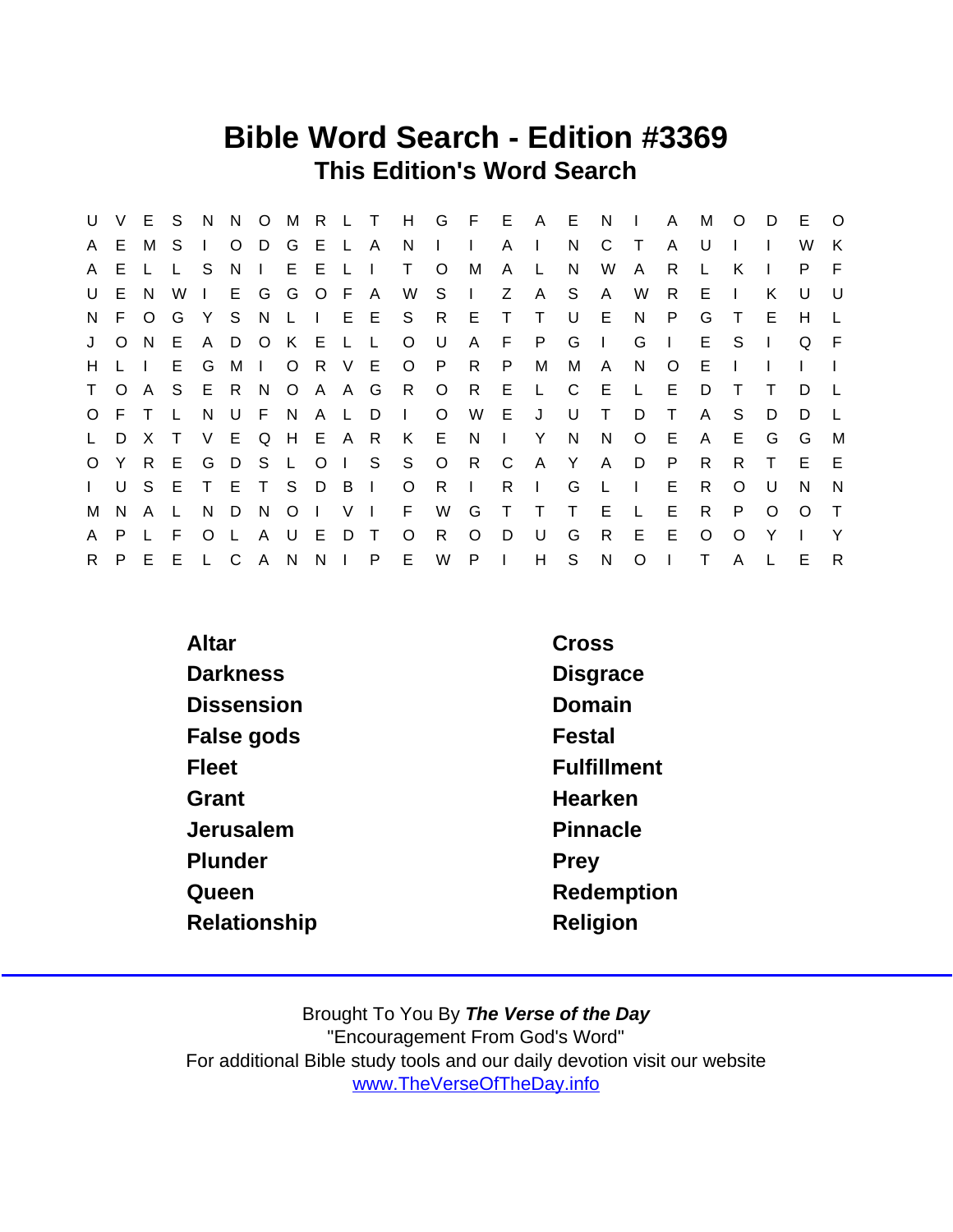## Bible Word Search - Edition #3369 Word Search Answer Guide

| u            | V                         | e –          | S.             |              |           |        |                |       |       |             |                         |                     |          |              | N n o M r L t h g F e a E N I |     |              |              | $\mathsf{A}$ | M            | $\circ$        | - D          | e            | $\circ$      |
|--------------|---------------------------|--------------|----------------|--------------|-----------|--------|----------------|-------|-------|-------------|-------------------------|---------------------|----------|--------------|-------------------------------|-----|--------------|--------------|--------------|--------------|----------------|--------------|--------------|--------------|
| a            | e                         |              |                |              | m S i O d |        |                |       |       |             |                         | g El A Nii          |          | A i          |                               | n   | C            | $\mathbf{t}$ | a            | u            | $\mathbf{I}$   |              | W            | k            |
| a            | e                         | $\mathbf{L}$ | $\mathbb{R}^n$ | S.           | n.        | $\Box$ | e              | e Li  |       |             | $\top$                  | $\overline{O}$      | m        | a            | $\mathsf{L}$                  | n   | W            | A            | $\mathsf{r}$ | $\mathbf{L}$ | k              | -i-          | p            | F.           |
| $\mathsf{u}$ | e                         | n            | W              | $\mathbf{i}$ |           |        |                |       |       | E g G o f A |                         | w S I               |          | $\mathsf{Z}$ | a S                           |     | <sub>a</sub> | W            | R.           | $\mathbf{e}$ | i.             | k            | $\mathsf{u}$ | U            |
| N.           | f                         | $\circ$      | $g \ y$        |              | S         |        |                |       |       |             | N I I e e S r           |                     | ET       |              | $-t$                          |     | $u$ E        | n            | p            | G            | $\mathbf{t}$   | e            | h.           | L.           |
| $i \circ$    |                           | N            | $\mathbf{e}$   |              |           |        | a d o K e L I  |       |       |             | $\circ$                 | $\cup$              | a        |              | F P                           |     | g i          | G            | $\mathbf{I}$ | e S          |                | $\sim 1$ .   | $\mathsf{q}$ | -F.          |
| h.           | $\mathbf{1}$ $\mathbf{1}$ |              | E.             | $\mathsf{g}$ |           |        |                |       |       |             | m i o R v E o P         |                     | R        | P            | m                             | M   | A            | n.           | $\circ$      | $\mathbf e$  | $\blacksquare$ | $\mathbf{I}$ | $\mathbf{L}$ |              |
| t.           | $\mathsf{o}$              | a S E r n    |                |              |           |        | o a A g        |       |       |             |                         | R o R E L           |          |              |                               | c E |              | $\mathsf{L}$ | $\mathbf{e}$ | D            | $\mathbf{t}$   | $^{\dagger}$ | D.           | $\mathsf{L}$ |
| $\circ$      | f t                       |              | $\mathbf{L}$   |              | N U f     |        | n              |       | a I   | D           | $\mathbf{i}$            | $\mathbf{o}$        | <b>W</b> | Е.           | J                             | U   | $\top$       | D            | $\top$       | a            | S.             | d            | d            | $\mathsf{L}$ |
| $\mathbf{L}$ | d                         | x T          |                |              |           |        | V E Q H E A R  |       |       |             |                         | K E N i Y           |          |              |                               | N.  | N.           | $\mathsf{o}$ | E            | A            | e              | g            | g            | М            |
| $\mathsf{o}$ | $y$ r                     |              |                | $E$ g        |           |        |                |       |       |             |                         | d S I o i S S O R C |          |              | A y a                         |     |              | D            | p            | R.           | R              | t            | $\mathbf{e}$ | E            |
| j.           | <b>u</b>                  | S            | E.             |              |           |        | t e t S d b i  |       |       |             | $\overline{\mathbf{0}}$ | r i                 |          |              | $R$ i                         | g   | $\sim 1$ .   | $\mathbf{i}$ | E.           | $\mathsf{r}$ | $\circ$        | u            | n.           | N.           |
| m            |                           | n a          | L.             | n d          |           | n      | $\overline{O}$ | I v i |       |             |                         | f w G t t           |          |              |                               | t   | e            | $\Box$       | $\mathbf{e}$ | R.           | p              | $\mathbf{o}$ | $\circ$      | $\top$       |
| a            | p                         | $\mathbf{L}$ | F.             |              | $\circ$ 1 |        | a u            |       | e D t |             | $\circ$                 | r                   | $\circ$  | d            | u                             | g   | $\mathsf{r}$ | e            | e            | $\circ$      | $\circ$        | V            | $\mathbf{i}$ | V            |
| $\mathbf{r}$ | p                         | e E L C      |                |              |           |        | A N N I P      |       |       |             | e                       | W                   | P        | $\mathbf{L}$ | H                             | S   | N            | $\circ$      | $\mathbf{L}$ | $\top$       | $\mathsf{A}$   |              | Е            | $\mathsf{R}$ |

Altar: Diagonal Cross: Horizontal Darkness: Diagonal Disgrace: Diagonal Dissension: Diagonal Domain: Horizontal False gods: Diagonal Festal: Diagonal Fleet: Vertical **Fulfillment** : Vertical Grant: Diagonal Hearken: Horizontal Jerusalem: Diagonal Pinnacle: Horizontal Plunder: Diagonal Prey: Diagonal Queen: Diagonal Redemption: Diagonal Relationship: Horizontal Religion: Diagonal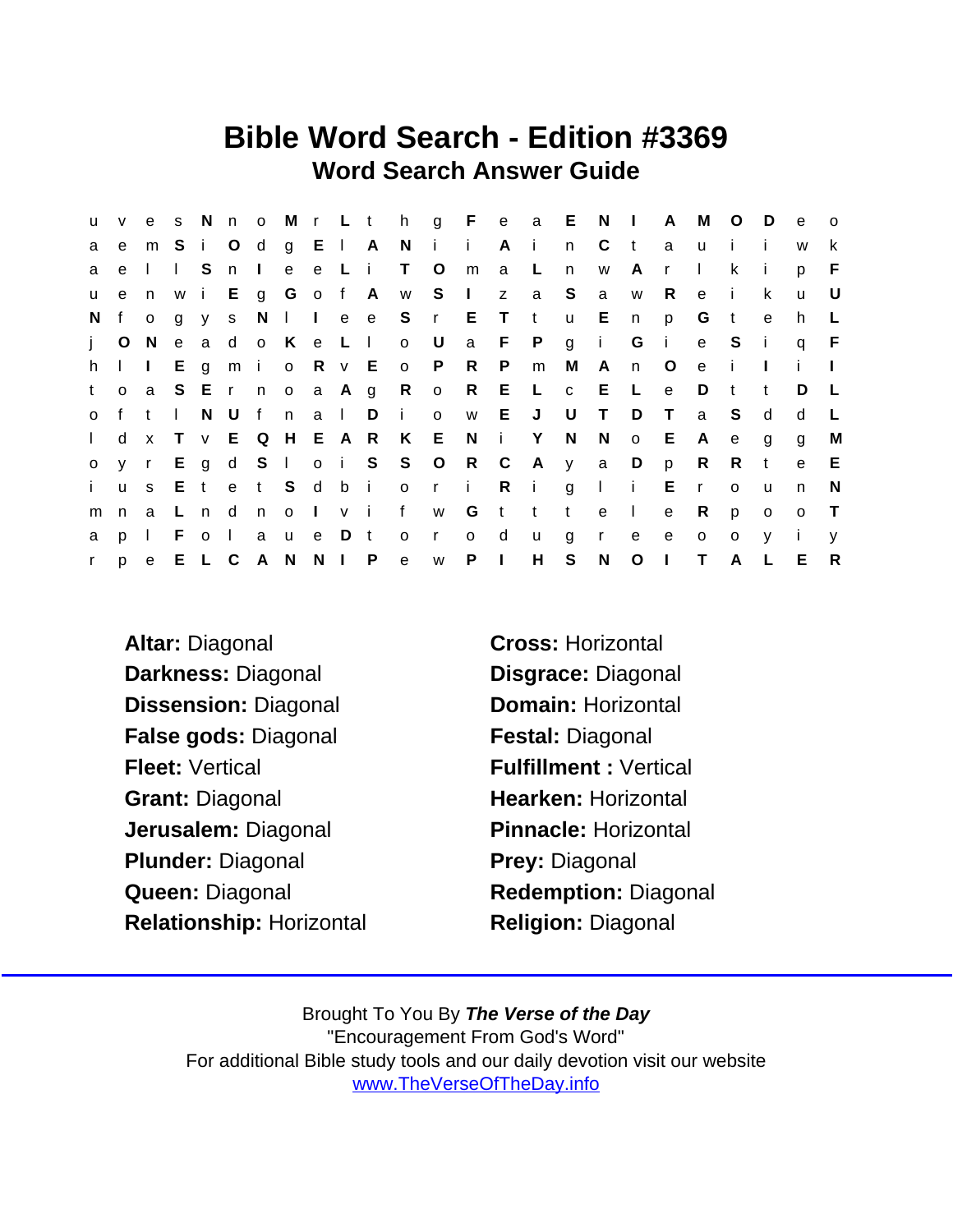# Bible Word Search - Edition #3369 Words Used And Their Definitions

#### Altar

A structure in which an offering or sacrifice is made upon.

Cross

Ancient Roman device used for torture and execution by nailing convicted criminals to it. Used to scare people into submission by making a public example of criminals.

**Darkness** 

Opposite of light; Symbolic of evil, chaos and disarray

**Disgrace** 

To humiliate or bring shame on someone

**Dissension** 

Having different thoughts or feelings about an issue than another person or group

Domain

Realm that could be spatial or temporal.

False gods

gods that do not exist and / or do not provide salvation

Festal

Having to do with a festival

Fleet

The largest organization of war ships under the command of a single officer

**Fulfillment Completion**